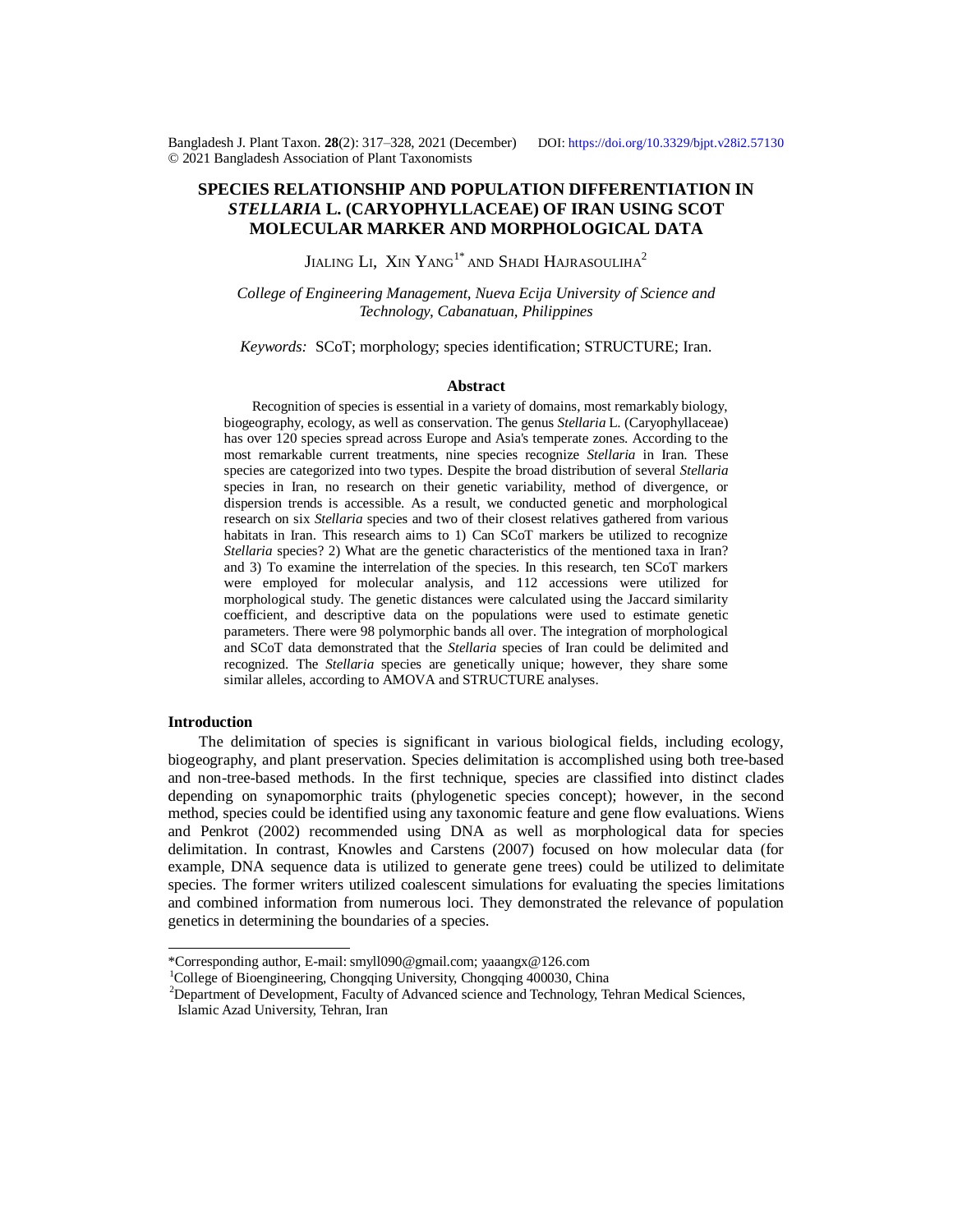*Stellaria* L. (Caryophyllaceae, Alsinoideae) has around 150–200 species worldwide (Bittrich, 1993). In Iran, nine species in this genus are classified into *Stellaria* and *Pseudalsine.* An unclear part exists in *S. blatteri* Matt., *S. scaturiginella* Rech.f., and *S. sarcophylla* Rech. F (Rechinger, 1988). The *Stellaria* section includes two annual species, *S. medium* (L.) Vill in Iran.

 *Stellaria* species are widespread plants that favor humid mountainous slopes; however, some have been discovered growing in deserts. The genus is defined by the existence of five sepals and bifid petals; however, certain species have petals that are much reduced or nonexistent (Fior *et al.,* 2006; Harbaugh *et al.,* 2010). Eurasia is the primary breeding ground for *Stellaria,* with the eastern central Asian highlands acting as a major distribution hub. Additionally, several species are cosmopolitan in their distribution (Bittrich, 1993). There are just a few *Stellaria* chromosomal records throughout the globe. The genus has been reported to contain basic chromosome numbers x=10, 11, 12, and 13. Earlier, investigations on the delimitation of species and the linkages between species in this genus have been conducted.

 The primary focus of these researches was on the taxonomy, seed, as well as pollen morphology, stem, and leaf anatomy of *Stellaria* species (Mahdavi *et al.,* 2012; 2014b; Esfandani-Bozchaloyi and Keshavarzi, 2014). Verkleij *et al.* (1980) utilize electrophoretically observable variation in isoenzymes to gain insight into the genetic variations between and within the two species and two local subpopulations of *S. media.* 

 They demonstrated a variation in the isoenzyme pattern between the species *S. medium* and *S. pallida* for five enzymes. Two of these five enzymes showed interpopulation variation in *S. media*, and no variability in the isoenzyme structure may be described by the species' persistent autogamous (cleistogamous) condition. There was no indication of polyploidy influencing the isoenzyme pattern of activity. However, no effort has been made to investigate the genetic variation, ecological adaptability, intra-, and inter-specific delineation, and morphometric variation of *Stellaria* of Iran. There were 112 specimens of two sections of *Stellaria* collected for morphological and genetic analysis. We point to reply to the taking after questions: 1) Are there infrared and interspecific hereditary differing qualities among the *Stellaria* species examined? 2) Is there a linkage between genetic and geographical distances among these species? 3) How are populations and taxa genetically structured 4) Does gene exchange occur across *Stellaria* species in Iran?

#### **Materials and Methods**

#### *Plant materials*

As mentioned in table one, during 2015-2018, 112 plant samples from six *Stellaria* species of *Pseudalsine* (*S. alsinoides*) and *Stellaria* (*S. media, S. pallida, S. holostea, S. persica, and S. graminea*) were gathered from natural habitats of Fifteen geographical populations. Several sources were examined to ensure that species were correctly identified (Rechinger, 1988). The sampling sites details are listed (Table 1, Fig. 1). The Herbarium of Azad Islamic University (HAIU) has voucher specimens.

#### *Morphological studies*

Morphometry was conducted on five samples of each species. 24 morphological features (9 qualitative, 15 quantitative) were investigated (Table 2). According to Podani (2000), a Euclidean distance estimate was made for clustering and ordination analysis using the given data, which was standardized (Mean=0, variance=1).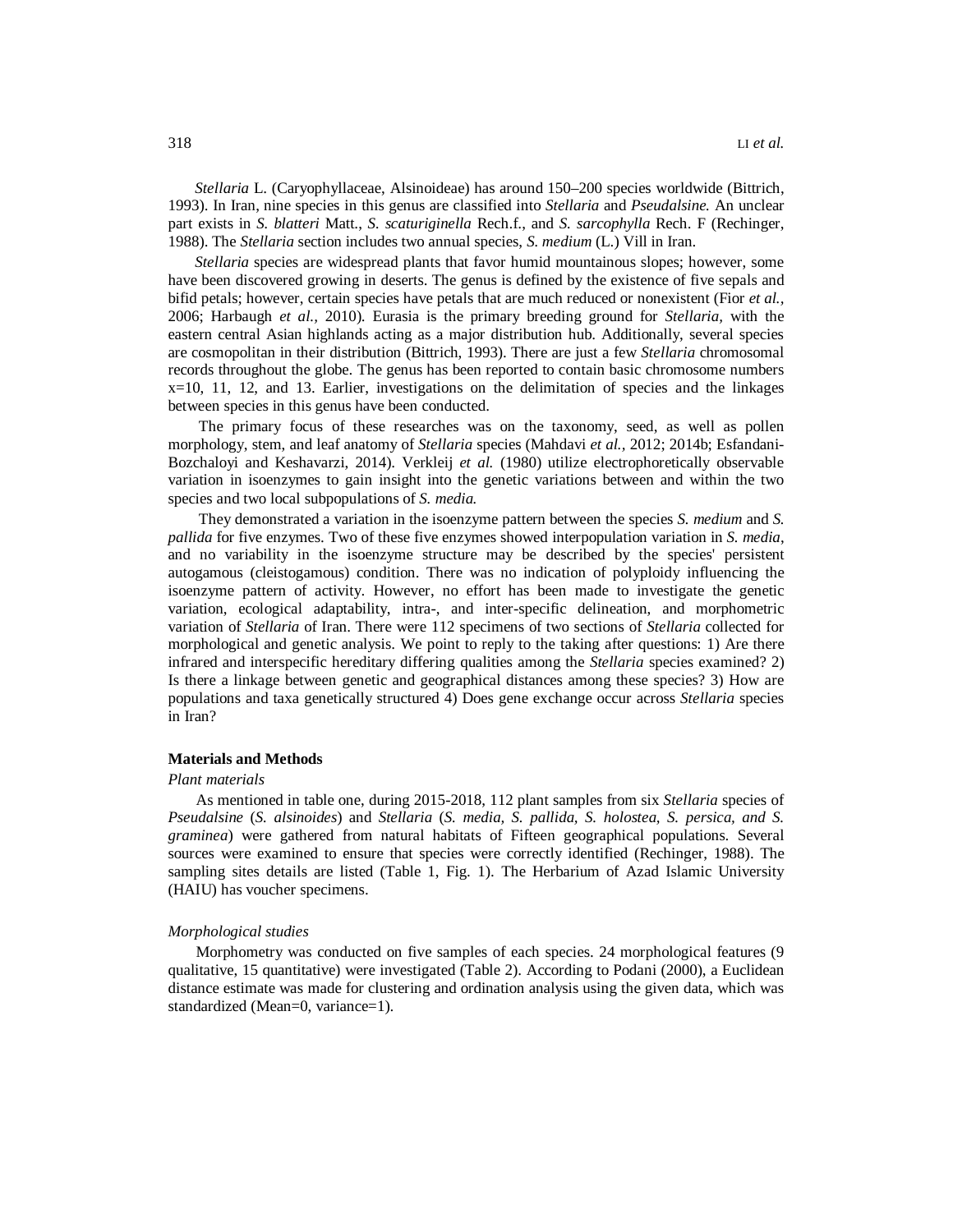| Species                                     | Locality                                      | Latitude     | Longitude    | Altitude<br>$\widehat{m}$ | Voucher no.        |
|---------------------------------------------|-----------------------------------------------|--------------|--------------|---------------------------|--------------------|
| 1. S. $median(L)$ VILL                      | East Azerbaijan, kaleybar, Shojabad           | 38 ° 52393   | 47 ° 25' 92" | 133                       | <b>HIAU 201677</b> |
| 2. S. pallida (Dumort.) pire                | East Azerbaijan kaleybar, cheshme ali akbar   | 38 ° 52353"  | 47 ° 27 92"  | 143                       | <b>HIAU 201678</b> |
|                                             | East Azerbaijan, kaleybar cheshme ali akbar   | 38 ° 52'353  | 47 ° 27' 92" | 1143                      | <b>HIAU 201680</b> |
| 3. S. holostea L.                           | East Azerbaijan, kaleybar, road side          | 38 ° 52'373  | 47 ° 23' 92" | 144                       | <b>HIAU 201683</b> |
|                                             | East Azerbaijan, kaleybar cheshme ali akbar   | 38 ° 52'353" | 47°27'92"    | 1143                      | <b>HIAU 201684</b> |
|                                             | East Azerbaijan, kaleybar, Shojabad           | 38°52'393"   | 47 ° 25' 92" | 137                       | <b>HIAU 201685</b> |
| 4. S. persica Boiss.                        | East Azerbaijan kaleybar, cheshme ali akbar   | 38 ° 52'353  | 47°27'92"    | 1143                      | <b>HIAU 201686</b> |
|                                             | Guilan, Gole rodbar                           | 37°09'55"    | 49 ° 55' 49" | 27                        | <b>HIAU 201687</b> |
|                                             | Guilan, Gole rodbar, Road sid                 | 37 ° 09' 45" | 49 ° 55' 39" | 5                         | <b>HIAU 201688</b> |
| 5. S. graminea L.                           | Guilan, Gole rodbar                           | 37° 09' 55"  | 49 ° 55' 49" | $\overline{2}$            | <b>HIAU 201689</b> |
| 6. S. alsinoides Boiss & Buhse              | Guilan, Sangar, Road sid                      | 370702.32    | 494432.6     | $\frac{8}{2}$             | <b>HIAU 201690</b> |
|                                             | Guilan, Lahijan                               | 371204.81    | 500311.98    |                           | <b>HIAU 201691</b> |
|                                             | Guilan, Jirandeh                              | 364158.62    | 494730.34    | 1335                      | <b>HIAU 201692</b> |
|                                             | Mazandaran: Haraz road, Emam Zad-e-<br>Hashem | 361414.32    | 511807.09    | 1807                      | <b>HIAU 201693</b> |
|                                             | Golestan, Ramian                              | 37 080.23    | 55 8507.03   | 1320                      | <b>HIAU 201694</b> |
| 7. Mesostemma kotschyanum                   | East Azerbaijan kaleybar                      | 38 ° 52'373  | 47 ° 23' 92" | 144                       | <b>HIAU 201695</b> |
| (Fenzl in Boiss) Vved<br>Subsp. kotschyanum | Tehran, Darband                               | 355003.36    | 512428.62    | 1700                      | <b>HIAU 201696</b> |
| 8. Myosoton aquaticum (L.)<br>Moench        | East Azerbaijan kaleybar cheshme ali akbar    | 38° 52'373   | 47°23'92"    | 1144                      | HIAU 201697        |

Table 1. Voucher details of Stellaria species and relative genera examined in this study from Iran.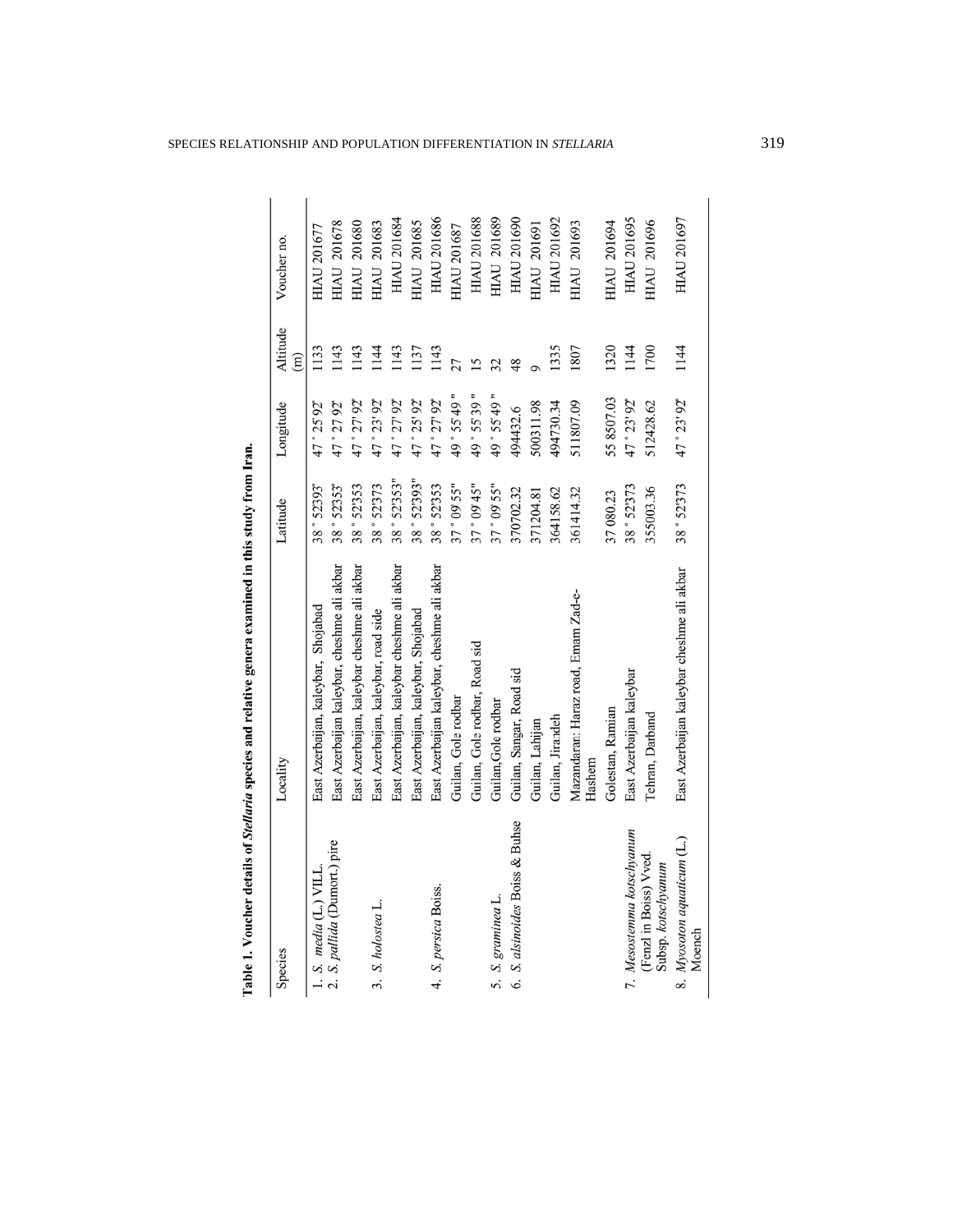

**Table 2. List of selected characters and their codes in morphological studies.**

| No. | <b>Characters</b>                   | <b>Numerical code</b>                  |
|-----|-------------------------------------|----------------------------------------|
| 1   | Plant height                        | mm                                     |
| 2   | Length of basal leaves              | mm                                     |
| 3   | Width of basal leaves               | mm                                     |
| 4   | Length of stem leaves               | mm                                     |
| 5   | Width of stem leaves                | mm                                     |
| 6   | Bract length                        | mm                                     |
| 7   | Bract width                         | mm                                     |
| 8   | Pedicel length                      | mm                                     |
| 9   | Number of seeds per capsule         |                                        |
| 10  | Number of flowers per inflorescence |                                        |
| 11  | Number of calyx                     |                                        |
| 12  | Calyx length                        | mm                                     |
| 13  | Calyx width                         | mm                                     |
| 14  | Number of petal                     |                                        |
| 15  | petal length                        | mm                                     |
| 16  | Growth period                       | 0-annual 1- perennial                  |
| 17  | Bract apex                          | 0-acute 1- narrow 2- absence           |
| 18  | State of stem                       | 0-unbranched 1- branched               |
| 19  | State of stem strength              | 0-thin 1- strong                       |
| 20  | Stem hairs                          | 1-unilateral hair 2- multilateral hair |
| 21  | Cross-section of stem               | 1- rectangular 2- elliptical           |
| 22  | Shape of basal leaves               | 1- linear-lanceolate 2- lanceolate 3-  |
|     |                                     | lanceolate – acuminate 4- ovate        |
| 23  | Basal leaves apex                   | 0-acute 1- narrow                      |
| 24  | Basal leaves petiole                | 0-absence 1- presence                  |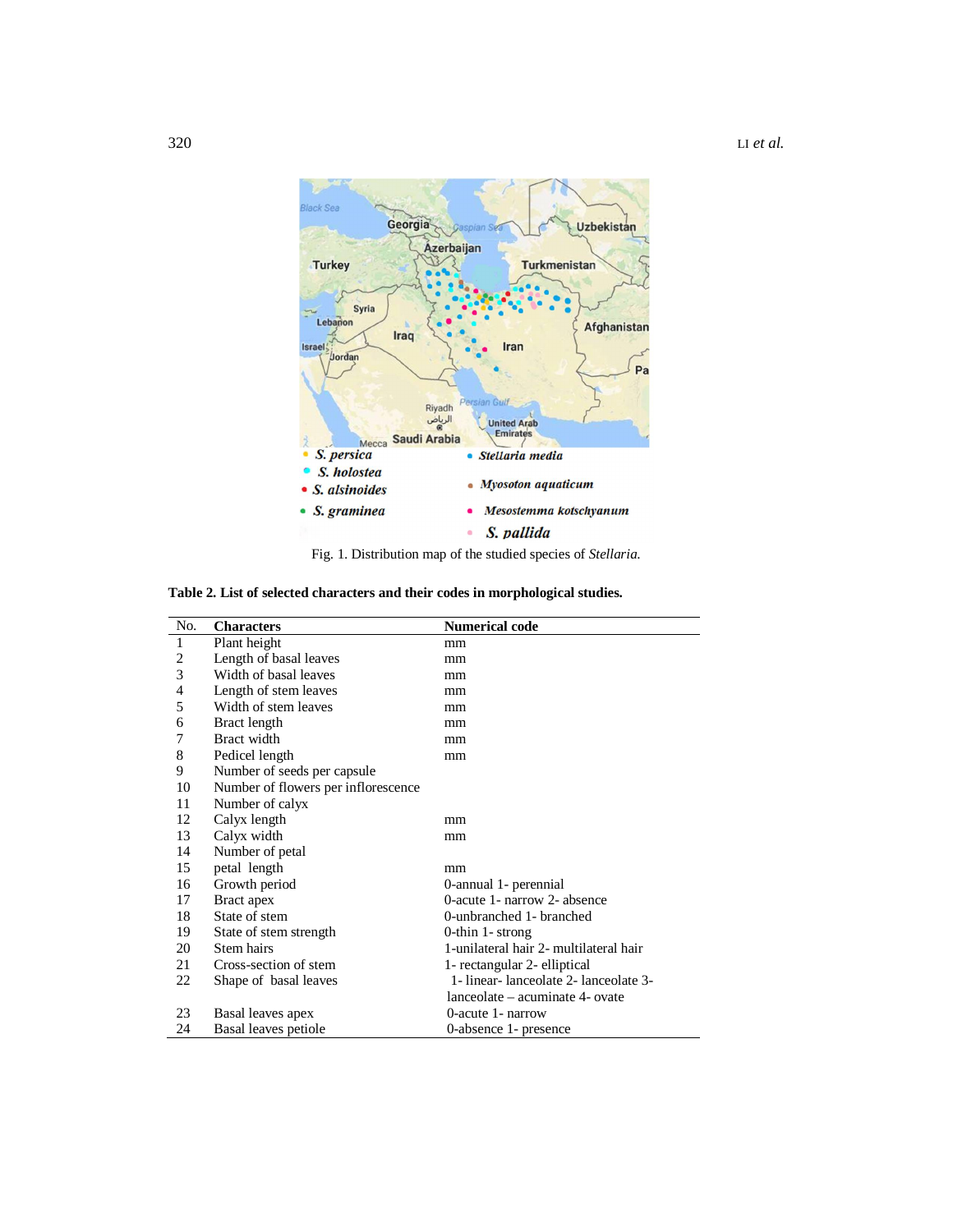| Pop | N      | Na    | Ne.   | I     | He    | UHe   | $P\%$  |
|-----|--------|-------|-------|-------|-------|-------|--------|
| sp1 | 12.000 | 1.347 | 1.404 | 0.381 | 0.174 | 0.182 | 46.91% |
| sp2 | 8.000  | 0.429 | 1.097 | 0.084 | 0.056 | 0.060 | 16.13% |
| sp3 | 6.000  | 0.258 | 1.029 | 0.023 | 0.016 | 0.010 | 4.38%  |
| sp4 | 12.000 | 0.925 | 1.279 | 0.233 | 0.155 | 0.162 | 22.09% |
| sp5 | 11.000 | 0.784 | 1.171 | 0.162 | 0.104 | 0.109 | 36.56% |
| sp6 | 14.000 | 0.344 | 1.039 | 0.014 | 0.021 | 0.023 | 3.98%  |
| sp7 | 14.000 | 0.560 | 1.186 | 0.098 | 0.064 | 0.066 | 21.51% |
| sp8 | 10.000 | 0.441 | 1.036 | 0.033 | 0.022 | 0.023 | 6.53%  |

**Table 3. Genetic diversity parameters in the studied** *Stellaria* **species.** 

 $N =$  number of samples, Ne = number of effective alleles, I= Shannon's information index, He = gene diversity, UHe = unbiased gene diversity, P%= percentage of polymorphism, populations.

#### *DNA extraction and SCoT assay*

Fresh leaves were randomly utilized from 5-10 plants in each group investigated. Silica gel powder was used to dry them. Genomic DNA was extracted using the CTAB activated charcoal technique (Doyle and Doyle, 1987). A 0.8 percent agarose gel was used to test the extracted DNA quality. Collard and Mackill (2009) created 25 SCoT primers; ten primers with distinct, expanded, as well as rich polymorphism bands were selected (Table 3). The PCR procedures were conducted in a 25μl volume including ten mM Tris-HCl buffer at pH 8, 50 mM KCl, 1.5 mM MgCl2, 0.2 mM of every dNTP (Bioron, Germany), 0.2 μM of a single primer, 20 ng genomic DNA, as well as 3 U of Taq DNA polymerase (Bioron, Germany). The preceding program was used to execute the amplifications and reactions in a Techne thermocycler (Germany): 5 minutes at 95°C for denaturation, accompanied by 37 cycles of 1 minute at 95°C, 1 minute at 50-56°C, and 1 minute at 72°C. A final extension phase of 5-10 minutes at 72°C concluded the reaction. The ethidium bromide staining was used to determine the amplification products on a 1% agarose gel. A 100 bp molecular size ladder was utilized to estimate the fragment size (Fermentas, Germany).

| Source             | df | SS       | МS     | Est. Var. | $\%$ | $\Phi PT$ |
|--------------------|----|----------|--------|-----------|------|-----------|
| Among Pops         | 14 | 727.747  | 51.327 | 8.082     | 58%  |           |
| <b>Within Pops</b> | 67 | 391.607  | 5.530  | 5.530     | 42%  | 58%       |
| Total              |    | 1119.354 |        | 13.612    | 100% |           |

**Table 4. Analysis of molecular variance (AMOVA) of the studied species.**

df: degree of freedom; SS: sum of squared observations; MS: mean of squared observations; EV: estimated variance; *Φ*PT: proportion of the total genetic variance among individuals within an accession, (P < 0.001).

## *Data analyses*

*Morphological studies*: According to Podani (2000), morphological traits were initially standardized (Mean = zero, Variance = 1) and employed for calculating Euclidean distance between taxa. The UPGMA (Unweighted paired group using average) method was utilized to group the plant specimens (Podani, 2000). ANOVA (Analysis of Variance) illustrated the morphological variation across populations. At the same time, the PCA (Principal Component Analysis) biplot was employed to discover the most variable morphological features among the analyzed populations (Podani, 2000). Multivariate statistical analyses of morphological data were performed using PAST version 2.17 (Hammer *et al.,* 2012).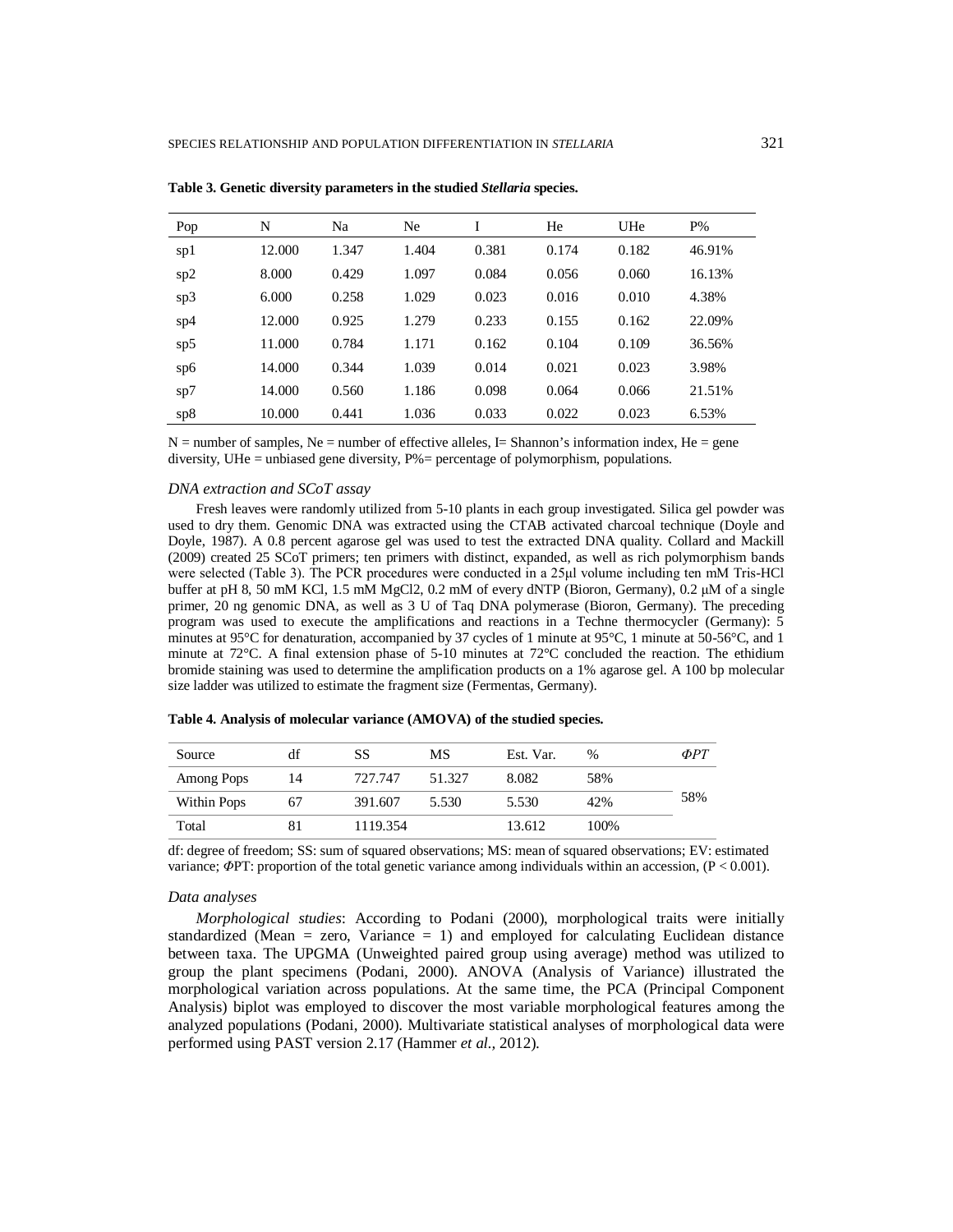*Molecular analyses:* The SCoT bands collected were encoded as binary characters (presence  $= 1$ , absence  $= 0$ ). A variety of parameters were calculated, including Nei's gene diversity (H), the Shannon information index (I), the number of efficient alleles, as well as the polymorphism percentage (Weising *et al.,* 2005; Freeland *et al.,* 2011). Neighbor-Joining (NJ) clustering and Neighbor-Net networking depended on Nei's genetic distance between populations (Freeland et al., 2011; HUSON and BRYANT 2006). The Mantel test was used to determine the association between the analyzed populations' geographical as well as genetic distances (Podani, 2000). These evaluations were carried out using PAST ver. 2.17 (Hammer *et al.,* 2012), DARwin ver. 5 (2012), and SplitsTree4 V4.13.1 (2013) software. The AMOVA (Analysis of Molecular Variance) test (containing 1000 permutations) conducted in GenAlex 6.4 (Peakall and Smouse, 2006) and the Nei,s Gst analysis conducted in GenoDive ver.2 (2013) (Meirmans and Van Tienderen, 2004) were employed to show genetic differentiation across the populations. Furthermore, GST est  $=$ standardized measure of genetic differentiation (Hedrick, 2005) and  $D$  est = Jost measure of differentiation were used to study population genetic differentiation (JOST, 2008). Bayesian model STRUCTURE analysis and GenoDive ver. 2's maximum likelihood-based K-Means clustering approach (based on maximum likelihood) was used to examine the population's genetic structure (2013). Data were evaluated as dominating markers for STRUCTURE analysis. The admixture ancestry model was utilized with the correlated allele frequency model. The Evanno test was applied to the STRUCTURE result for calculating the appropriate number of K utilizing the delta K value (Evanno *et al.,* 2005). Two summary statistics, pseudo-F, and Bayesian Information Criterion (BIC), are used to identify the best fit for k in K-Means clustering (Meirmans, 2012).

 Gene flow was calculated by utilizing PopGene ver. 1.32 (1997) to calculate Nm, and gene flow estimate from Gst, as  $Nm = 0.5(1 - Gst)/Gst$ . This technique assumes that all populations experience an equal amount of gene flow. (ii) Population assignment test using maximum likelihood, as conducted in GenoDive version 2. (2013), the existence of common alleles was assessed via using DARwin ver 5 to create a ventriculogram network employing the least square approach (2012).

#### **Results and Discussion**

## *Species identification and inter-relationship*

*Morphometry:* ANOVA revealed significant variations in quantitative morphological features (P 0.01) across the species studied. PCA analysis was used to discover the most variable characteristics among the species investigated. It was discovered that the top three factors accounted for more than 73% of the overall variation. The parameters length, breadth, hairs, number of sepals, pedicle hair, the width of seed, and capsule form have the strongest correlation (>0.7) in the first PCA axis, accounting for 52 percent of total Variance. The texture of the leaf, the number of stigmas, the number and size of capsule sutures and length, the number of petals, petal existence, as well as stem branching were all factors impacting PCA axis 2 and 3 (figure excluded).

Numerous grouping and ordination techniques yielded the same findings. Figure 2 illustrates a UPGMA grouping and PCA plot of morphological characteristics. Plant samples from each species relating to a specific part were grouped and generated clusters separately in general. This study indicates that the morphological parameters examined could distinguish *Stellaria* species. We identified no transitional forms among the specimens we investigated.

Generally, the UPGMA tree created two large clusters (Fig. 2). The attributes seed shape, size, quantity per capsule, cauline leaves shape, and several stigmas, the *Mesostemma* taxa and *Myosoton aquaticum* created a distinct group in *Stellaria* in the first cluster. Two sub-clusters were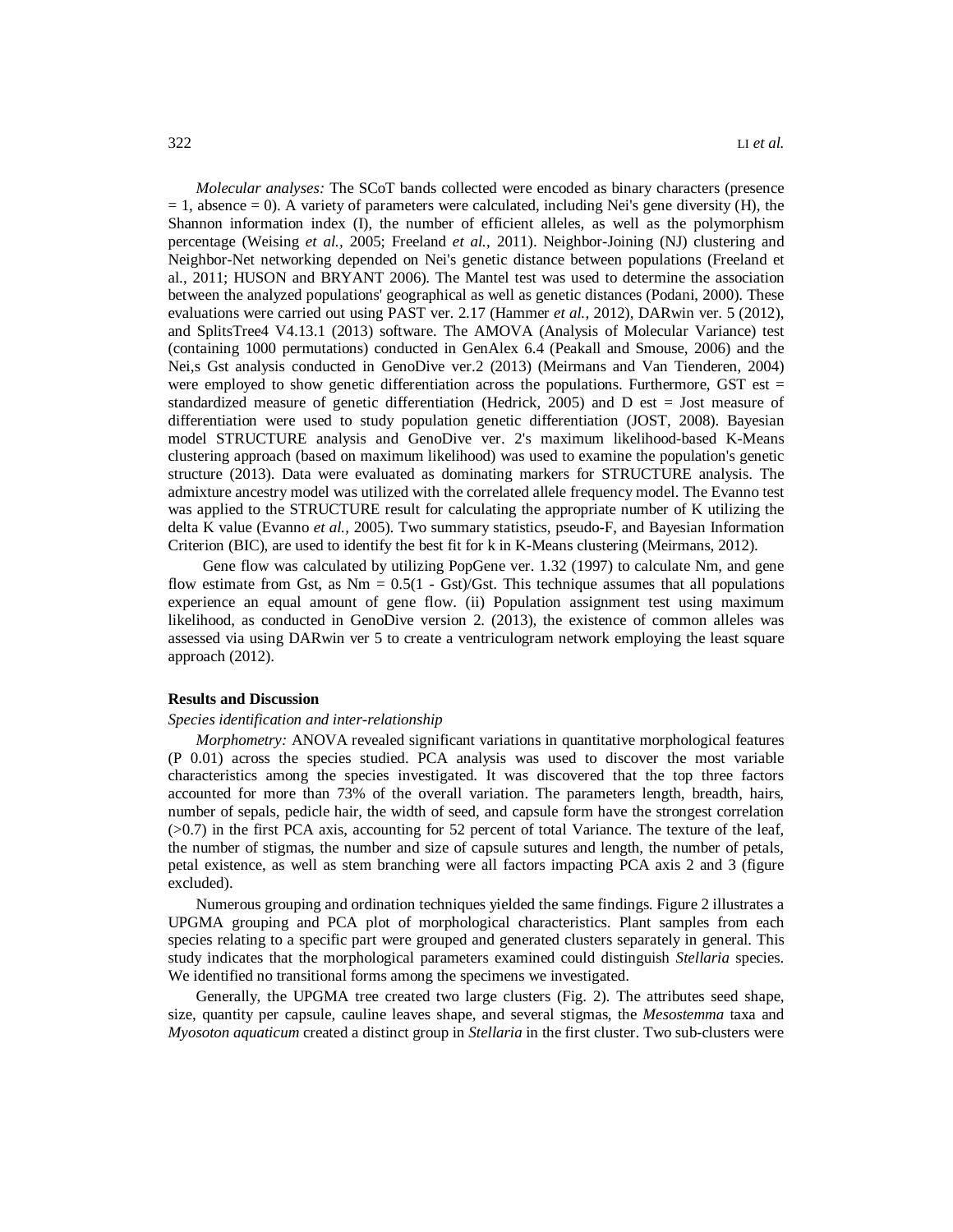included in the second main cluster. Due to morphological similarity, *S. media* and *S. pallida* from the *Stellaria* section and *S. alsinoides* (*Pseudalsine* section) formed the first sub-cluster. In contrast, *S. persica, S. graminea*, and *S. holostea* (*Stellaria* section) formed the second sub-cluster. They were distinguished by hair absence, linear, sessile leaves, ten stamens, 3mer stigma, and deeply.

### *Species identification and genetic diversity*

The entire SCoT primers obtained polymorphic bands. According to table two, the genetic variation characteristics evaluated in the examined species indicated that *S. media* (sp1) possessed the greatest amount of genetic polymorphism (46.91 percent), whereas *S. alsinoides* had the lowest level (3.98 percent) (sp6). *S. media* also exhibited the greatest effective number of alleles (Ne = 1.4) and Shannon information index  $(I = 0.38)$  values.



Fig. 2. Species delimitation in the *Stellaria* revealed by UPGMA clustering of morphological characters.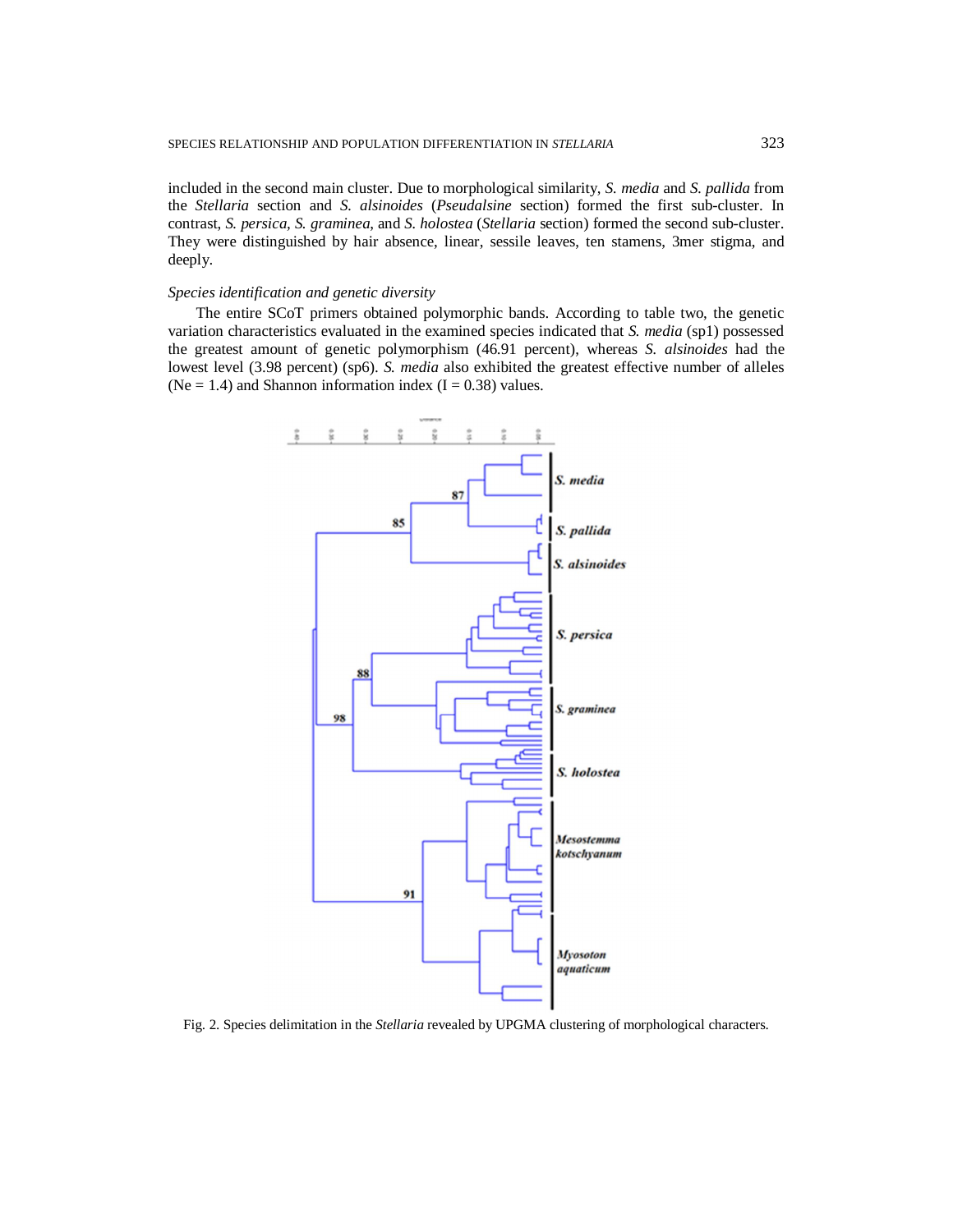The AMOVA test revealed a substantial genetic difference between the examined species ( $P =$ 0.01). It demonstrated that 58% of overall Variance occurred across species, and 42% occurred within species (Table 4). Furthermore, substantial Nei's GST  $(0.41, P = 0.01)$  and D est values  $(0.169, P = 0.01)$  were found to indicate genetic divergence between these species.

The NJ tree created using Nei's genetic distance (not included) revealed that *Mesostemma* taxa and *Myosoton aquaticum* are genetically distant from the other examined species. This dendrogram revealed that *S. media* and *S. pallida* had a deep genetic affiliation. Likewise, *S. persica* and *S. graminea* (both in the *Stellaria* section) were positioned close together, with *S. holostea* joining them at a distance. In general, correlations between species derived from SCoT data correlate well with morphological data. This corresponds to AMOVA as well as genetic diversity parameters. The genetic differences between the species are substantial. Additionally, the Nm study performed by the Popgene program yielded a mean Nm=0.23, which is regarded as a meager amount of gene flow between the analyzed species. The Mantel test containing five hundred permutations revealed a significant association ( $r = 0.18$ ,  $p=0.0001$ ) between genetic and geographical distance, indicating that isolation by distance (IBD) happened among the *Stellaria* species tested.

The genetic identification of Nei and the genetic distance between the examined species were established (Table is excluded). These findings indicated that *S. media* and *S. pallida* had the greatest degree of genetic similarity (0.90). Between *Mesostemma* taxa and *Myosoton aquaticum,* the highest degree of genetic similarity was observed (0.64).

#### *The species genetic structure*

We conducted STRUCTURE analysis, followed by the Evanno test to determine the ideal number of genetic groupings. According to pseudo-F and BIC, K-Means clustering yielded  $k = 8$ and  $k = 14$ , respectively.  $K = 14$  is consistent with the NJ grouping and AMOVA.  $K = 8$  indicates the existence of eight genetic collections. Ployed the admixture model to show interspecific gene flow or/and ancestrally shared alleles. The same result was achieved using the Evanno test on the STRUCTURE analysis, which revealed a significant peak at  $k = 8$ . (Fig. 3).



Fig. 3. STRUCTURE plot of *Stellaria* species based on SCoT data.

The STRUCTURE plot (Fig. 3) revealed further data about the species genetic structure investigated and common ancestral alleles and gene flow among Geranium species. The plot demonstrated the genetic distinction between species 1 and 2 (diversely colored) and between species 7 and 8. This is consistent with the Neighbor-joining dendrogram that was previously provided. The rest of the species vary in allele composition and are diverse genetically.

The low Nm value (0.23) supports genetic stratification as demonstrated by K-Means and STRUCTURE studies, indicating minimal gene flow or ancestrally shared alleles amongst the species investigated. The population assignment test concurred with the Nm finding that no evidence of considerable gene flow among the tested species.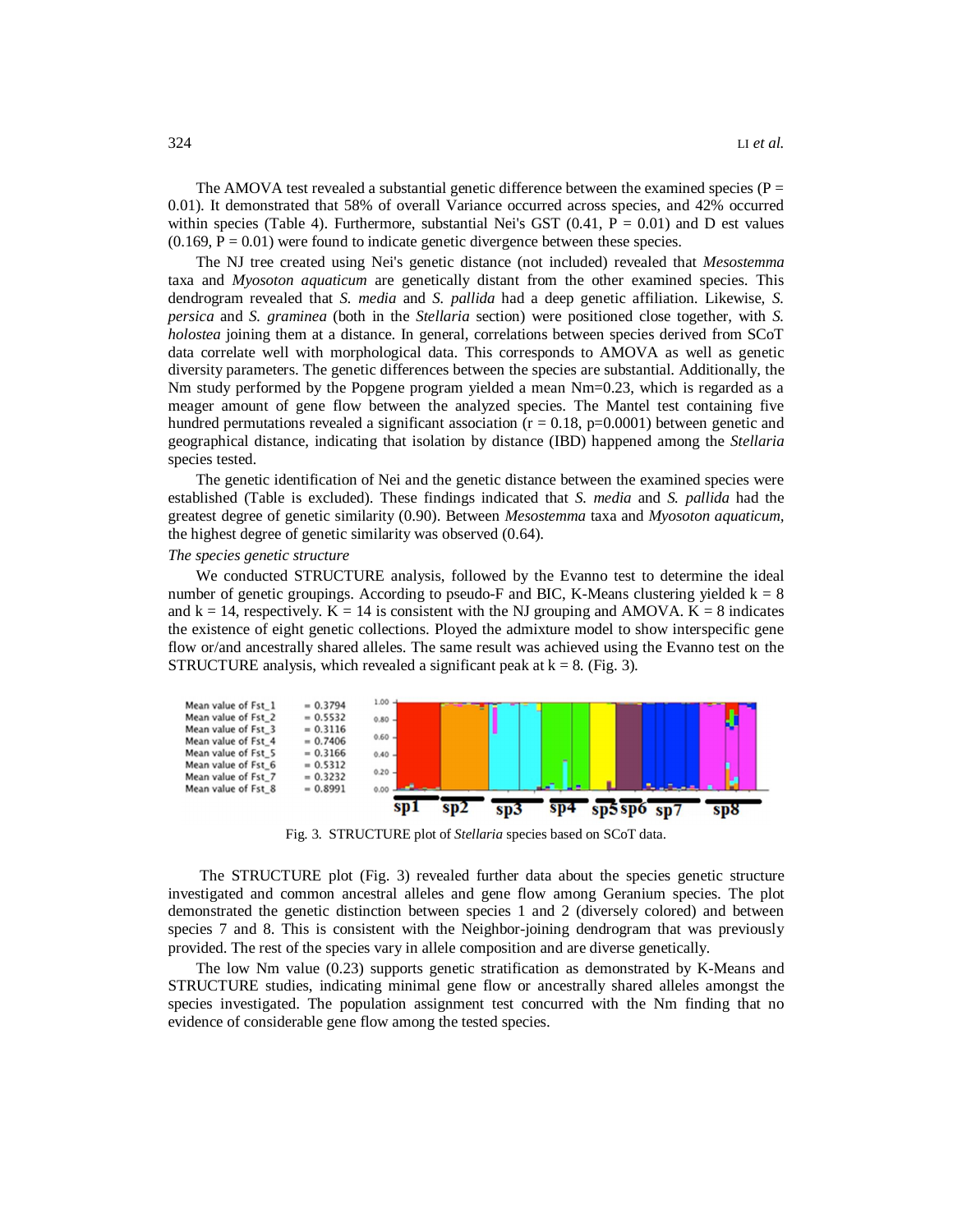#### *Genetic diversity*

Genetic diversity is a critical component of biological variation for conservation methods (Khayatnezhad, and Gholamin 2021; Gholamin, and Khayatnezhad 2020; 2021; Guo, *et al.,* 2021). The size of the population is thought to be critical for preserving genetic variety. Because of environmental stochasticity, genetic drift, and inbreeding, small people are more prone to extinction than large ones. Genetic drift reduces heterozygosity and eventually allele fixation, but inbreeding enhances homozygosity within populations ( Hou, *et al.,* 2021; Huang, *et al*., 2021; Jia, *et al.,* 2020; Karasakal, *et al.,* 2020a; 2020b; Khayatnezhad, and Gholamin 2020a; 2020b). Generally, population size declines may result in a loss of genetic diversity due to genetic drift and inbreeding. In the end, reduced genetic variation may decline fitness and the evolutionary potential to respond to environmental alterations (Lande, 1993; Ma, *et al.,* 2021a; 2021b; Peng, *et al* 2021; Ren, *et al*, 2021). The conservation and management of small population species rely heavily on characterizing patterns of genetic variability and variation within and across distinct populations.

The current research used SCoT markers to determine the genetic diversity within *Stellaria*. Our study shows that *S. alsinoiedes* exhibited a reduced amount of genetic diversity (P: 3.98 percent, He: 0.021, I: 0.014). Natural features, reproductive mode, and breeding system have been identified as significant factors influencing genetic diversity levels. Generally, outcrossing species have a far more significant genetic variation than selfing ones (Hamrick and Godt 1989; Nybom 2004). In the past, it was thought that S.'s mating system was mostly self-involved (Peterson, 1936).

Verkleij *et al.* performed isoenzyme studies on the hypotetraploid *S. media* and the diploid *S. pallida* (1980). Their findings revealed a variation in isoenzyme pattern between the species *S. medium* and *S. pallida* for five enzymes. In *S. media*, two of the five enzymes exhibited interpopulation variation. In *S. pallida*, there was essentially no fluctuation in the isoenzyme pattern that could be described by the species' persistent autogamous (cleistogamous) condition. It was not feasible to demonstrate the effects of polyploidy on the isoenzyme pattern and activity. *S. medium* and *S. pallida* are primarily self-fertile, and there is a crossing barrier between such species (Peterson, 1936), probably owing to *S. pallida's* diploidy (2n = 22) and S. media's hypotetraploidy (2n=40-44) (Scholte, 1978). Chinnappa and Morton (1984) used isozyme, RFLP, and RAPD analyses, as well as comparative morphological investigations, to study the genetic variation and phenotypic plasticity that contribute to population divergence within the *S. longipes* complex. Two factors contribute significantly to this species' success: (1) genetic variability resulting from polyploidy, facultative outbreeding, and interspecific gene flow; and (2) the development of phenotypic plasticity because of environmental-induced modifications in the genotypes' physiology and morphological expression. Although all genotypes were self– compatible, protandrous, gynodioecious, and partly gynodioecious, individuals were prevalent in the species (Philipp, 1975; Chinnappa, 1985). Chinnappa and Morton (1984) confirmed Philipp's (1972) and Chinnappa and Morton's (1984) findings that there is no association between chromosome number and morphology or reproductive biology (1974, 1976). Chinnappa and Morton (1991), relying on previous research (Chinnappa and Morton 1974, 1976, 1984; Macdonald *et al*., 1987), advocated that the *Stellaria* taxa in issue be classified into an S. longipes complex with two subspecies: *S. longipes* Goldie subsp. *longipes* and *S. longipes* Goldie subsp. *arenicola* (Raup). The *S. longipes* subsp. *arenicola*'s evolution was thought to have begun with the colonization of a dune environment and a likely change in the breeding system to self-pollination. In its native habitat, *S. longipes* subsp. *arenicola* is interfertile with other *S. longipes* populations and intergrades, although field investigations show that *S. longipes* subsp*. arenicola* is predominantly self-pollinating (Macdonald *et al.*, 1987). Otherwise, *S. longipes* is a single polymorphic species with no well-defined infraspecific taxa (Chinnappa and Morton, 1991).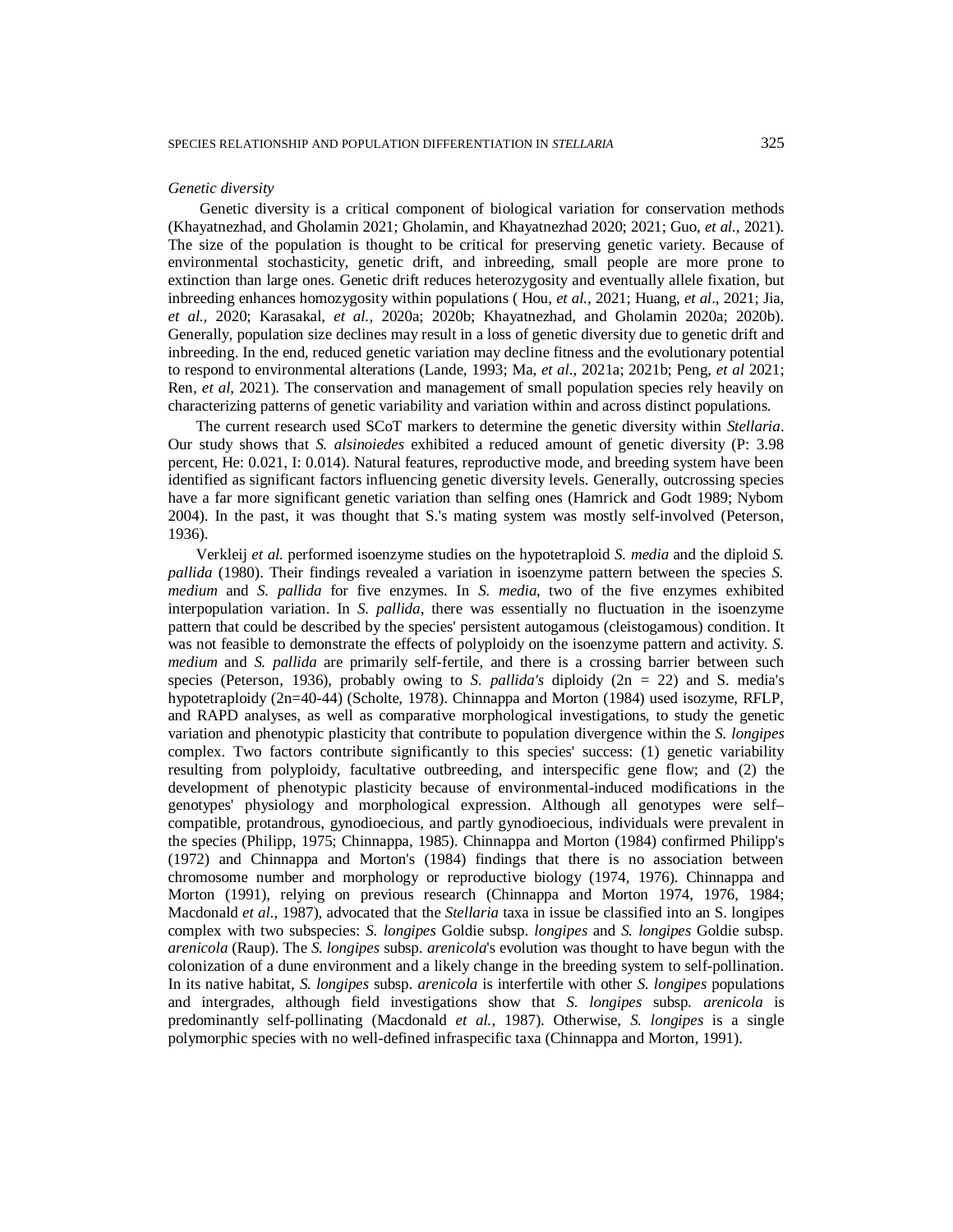#### **Conclusions**

Numerous variables influence the genetic structure, breeding frameworks, hereditary float, populace estimate, and natural selection (Hamrick and Godt, 1990). Our genetic structure analysis revealed that the 112 individuals created a distinct divergence between all groups, a finding that is corroborated by the PCA (Fig. 2). The examination of molecular Variance in all populations uncovered that 58% of differing hereditary qualities happened over individuals, whereas 42% occurred inside these bunches (Table 4). The current research concludes that SCoT molecular markers, in conjunction with morphological features, are beneficial for identifying *Stellaria*  species. While there are few interspecific genetic mixing in *Stellaria*, the examined species are highly distinct throughout the speciation procedure and invasion of new environments.

#### **Acknowledgment**

The authors thank anonymous reviewers for valuable comments on an earlier draft.

#### **References**

- Bittrich, V. 1993. *Caryophyllaceae*. In: Kubitzki, K., Rohwer, J.G., Bittrich, V. (eds.), The Families and Genera of Vascular Plants, Flowering plants, Dicotyledons, Magnoliid, Hamamelid and Caryophyllid families. Vol. **2**, pp. 206-236. Springer-Verlag, Berlin.
- Chinnappa, C.C. and Morton, J.K. 1974. The cytology of *Stellaria longipes* Goldie. Can. J. Genet. Cytol. **16***:* 499–514.
- Chinnappa, C.C. and Morton, J.K. 1976. Studies on the *Stellaria longipes* Goldie complex. Variation in wild population. Rhodora. **78**: 488–502.
- Chinnappa, C.C. and Morton, J.K. 1984.Studies on the *Stellaria longipes* complex (Caryophyllaceae). Biosyst. Syst. Bot. **9**: 60–73.
- Chinnappa, C.C. and Morton, J.K. 1991. Studies on the *Stellaria longipes* complex (Caryophyllaceae) taxonomy. Rhodora. **93**: 129–135.
- Chinnappa, C.C. 1985*a*. Studies on *Stellaria longipes* complex (Caryophyllaceae) interspecific hybridization and triploid meiosis. Can. J. Genet. Cytol. **27**: 318–321.
- Doyle, J.J. and Doyle, J.L. 1987. A rapid DNA isolation procedure for small quantities of fresh leaf tissue. Phytochemical Bulletin **19**: 11–15.
- Evanno, G., Regnaut, S. and Goudet, J. 2005. Detecting the number of clusters of individuals using the software STRUCTURE: a simulation study. Molecular Ecology **14**: 2611–2620.
- Esfandani-Bozchaloyi, S., and Keshavarzi, M. 2014. Micro- and macromorphological study of *Stellaria*  (*Caryophyllaceae*) and its closest relatives in Iran. Phytologia Balcanica, **20**(2): 179–197.
- Fior, S., Karis, P.O., Casazza, G., Minuto, L. and Sala, F. 2006. Molecular phylogeny of the Caryophyllaceae (Caryophyllales) inferred from chloroplast *matK* and nuclear rDNA ITS sequences. Amer. J. Bot. **93**: 399–411.
- Freeland, J.R., Kirk, H. and Peterson, S.D. 2011. Molecular Ecology (2nded). Wiley-Blackwell, UK, 449 pp.
- Gholamin, R. and M. Khayatnezhad 2020. "The Study of Path Analysis for Durum Wheat (*Triticum durum*  Desf.) Yield Components." Bioscience Biotechnology Research Communications 13: 2139–2144.
- Gholamin, R. and M. Khayatnezhad 2021. "Impacts of PEG-6000-induced Drought Stress on Chlorophyll Content, Relative Water Content (RWC), and RNA Content of Peanut (*Arachis hypogaea* L.) Roots and Leaves." Bioscience Research **18:** 393-402.
- Guo, L.-N., C. She, D.-B. Kong, S.-L. Yan, Y.-P. Xu, M. Khayatnezhad And F. Gholinia 2021. "Prediction of the effects of climate change on hydroelectric generation, electricity demand, and emissions of greenhouse gases under climatic scenarios and optimized ANN model." Energy Reports **7:** 5431-5445.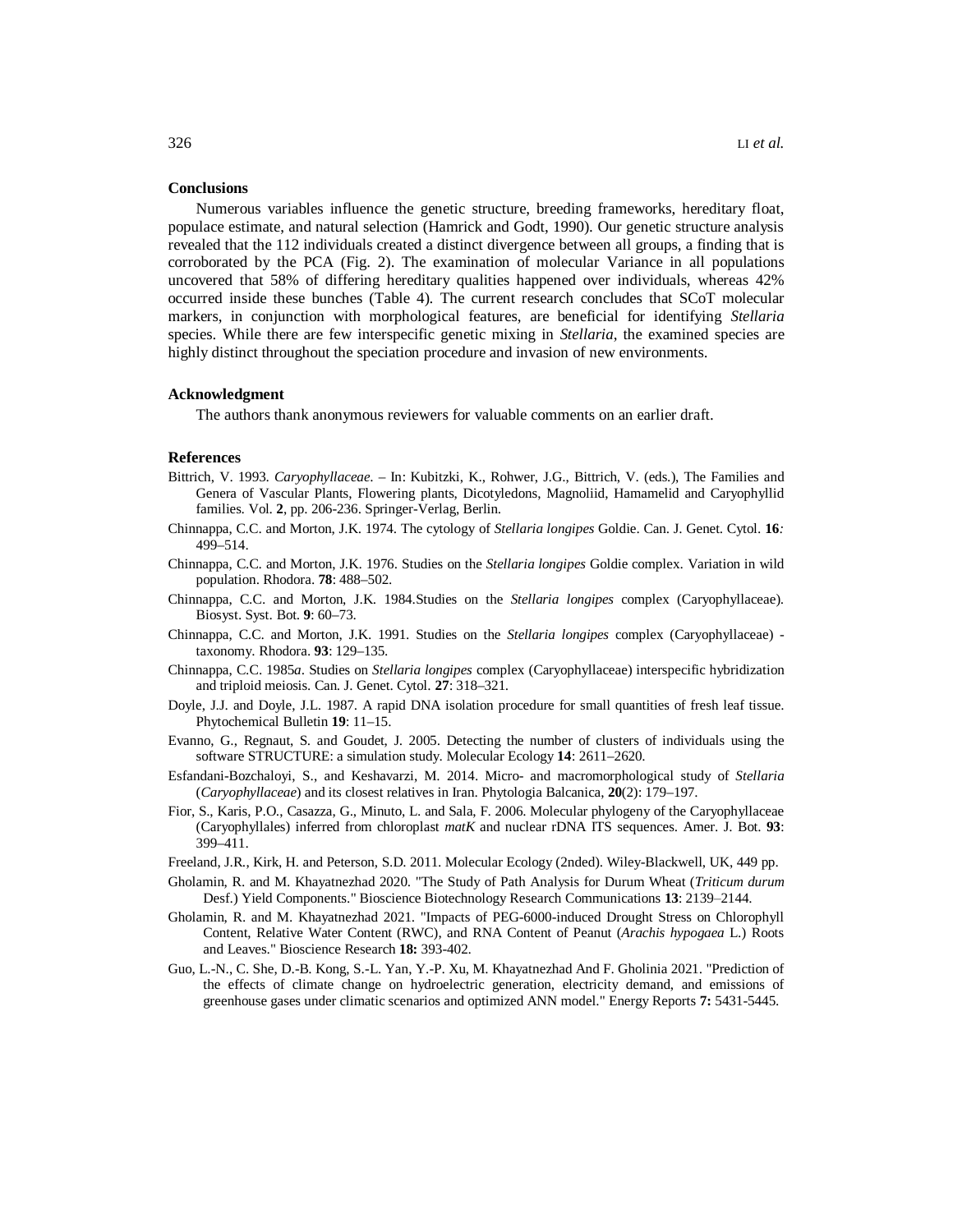- Hou, R., S. Li, M. Wu, G. Ren, W. Gao, M. Khayatnezhad And F. Gholinia 2021. "Assessing of impact climate parameters on the gap between hydropower supply and electricity demand by RCPs scenarios and optimized ANN by the improved Pathfinder (IPF) algorithm." Energy **237**: 121621.
- Huang, D., J. Wang And M. Khayatnezhad 2021. "Estimation of Actual Evapotranspiration Using Soil Moisture Balance and Remote Sensing." Iranian Journal of Science and Technology, Transactions of Civil Engineering: 1-8.
- Harbaugh, D.T., Nepokroeff, M., Rabeler, R.K., Mcneill, J., Zimmer, E.A. and Wagner, W.L. 2010. A new lineagebased tribal classification of the family Caryophyllaceae. – Int. J. Plant Sci. **171***:* 185–198.
- Hammer, O., Harper, D.A. and Ryan, P.D. 2012. PAST: Paleontological Statistics software package for education and data analysis. Palaeonto Electro **4**: 9 pp..
- Hedrick, P.W. 2005. A standardized genetic differentiation measure. Evolution **59**: 1633–1638.
- Hamrick, Jl. and Godt, Mjw. 1989. Allozyme diversity in plant species. In: Brown HD, Clegg MT, Kahler AL, eds. Plant population genetics, breeding and genetic resources. Sunderland, MA: Sinauer Associates, Inc., pp. 43–46.
- Huson, D.H. and Bryant, D. 2006. Application of Phylogenetic Networks in Evolutionary Studies. Mol. Biol. Evolu. **23**: 254−267.
- Jost, L. 2008. GST and its relatives do not measure differentiation. Molecular Ecology **17**: 4015–4026.
- Jia, Y., M. Khayatnezhad and S. Mehri 2020. "Population differentiation and gene flow in Rrodium cicutarium: A potential medicinal plant." Genetika **52**: 1127-1144.
- Karasakal, A., M. Khayatnezhad and R. Gholamin 2020a. "The Durum Wheat Gene Sequence Response Assessment of Triticum durum for Dehydration Situations Utilizing Different Indicators of Water Deficiency." Bioscience Biotechnology Research Communications **13:** 2050-2057.
- Karasakal, A., M. Khayatnezhad and R. Gholamin 2020b. "The Effect of Saline, Drought, and Presowing Salt Stress on Nitrate Reductase Activity in Varieties of *Eleusine coracana* (Gaertn)." Bioscience Biotechnology Research Communications **13**: 2087-2091.
- Khayatnezhad, M. and R. Gholamin 2020a. "A Modern Equation for Determining the Dry-spell Resistance of Crops to Identify Suitable Seeds for the Breeding Program Using Modified Stress Tolerance Index (MSTI)." Bioscience Biotechnology Research Communications **13**: 2114-2117.
- Khayatnezhad, M. and R. Gholamin 2020b. "Study of Durum Wheat Genotypes' Response to Drought Stress Conditions." Helix **10:** 98-103
- Khayatnezhad, M. and R. Gholamin 2021. "The Effect of Drought Stress on the Superoxide Dismutase and Chlorophyll Content in Durum Wheat Genotypes." Advancements in Life Sciences **8:** 119-123.
- Keshavarzi, M., and Esfandani -Bozchaloyi, S. 2014a. Leaf and Stem Comparative Anatomical Analysis of Three Genera of Alsinoideae (Caryophyllaceae), Iran. J. Bot. **20**(1): 71-79.
- Keshavarzi, M. and Esfandani-Bozchaloyi, S. 2014b. Chromosome Numbers For Some *Stellaria* L. (Caryophyllaceae) Species and Related Taxa In Iran, Iran. J. Bot. **20**(1): 36-40.
- Knowles, L.L. and Carstens, B. 2007. Delimiting species without monophyletic gene trees. Systematic Biology **56**: 887-895. doi:10.1080/10635150701701091.
- Lande R. 1993. Risks of population extinction from demographic and environmental stochasticity and random catastrophes. The Amer. Nature. **142**: 911–927.
- Medrano, M., Lo´ Pez-Perea E. and Herrera, C.M. 2014. Population genetics methods applied to a species delimitation problem: Endemic trumpet daffodils (*Narcissus* section *Pseudonarcissi*) from the Southern Iberian Peninsula. International Journal of Plant Sciences **175**: 501-517. doi: 10.1086/675977
- Mayr, E. 1982. The Growth of Biological Thought : Diversity, Evolution, and Inheritance. Cambridge, MA: Harvard University Press. pp. 1-992
- Meirmans, P.G. and Van Tienderen, P.H. 2004. GENOTYPE and GENODIVE: two programs for the analysis of genetic diversity of asexual organisms. Molecular Ecology Notes **4**: 792–794.
- Meirmans, P.G. 2012. AMOVA-based clustering of population genetic data. J. Heredity **103**: 744–750.